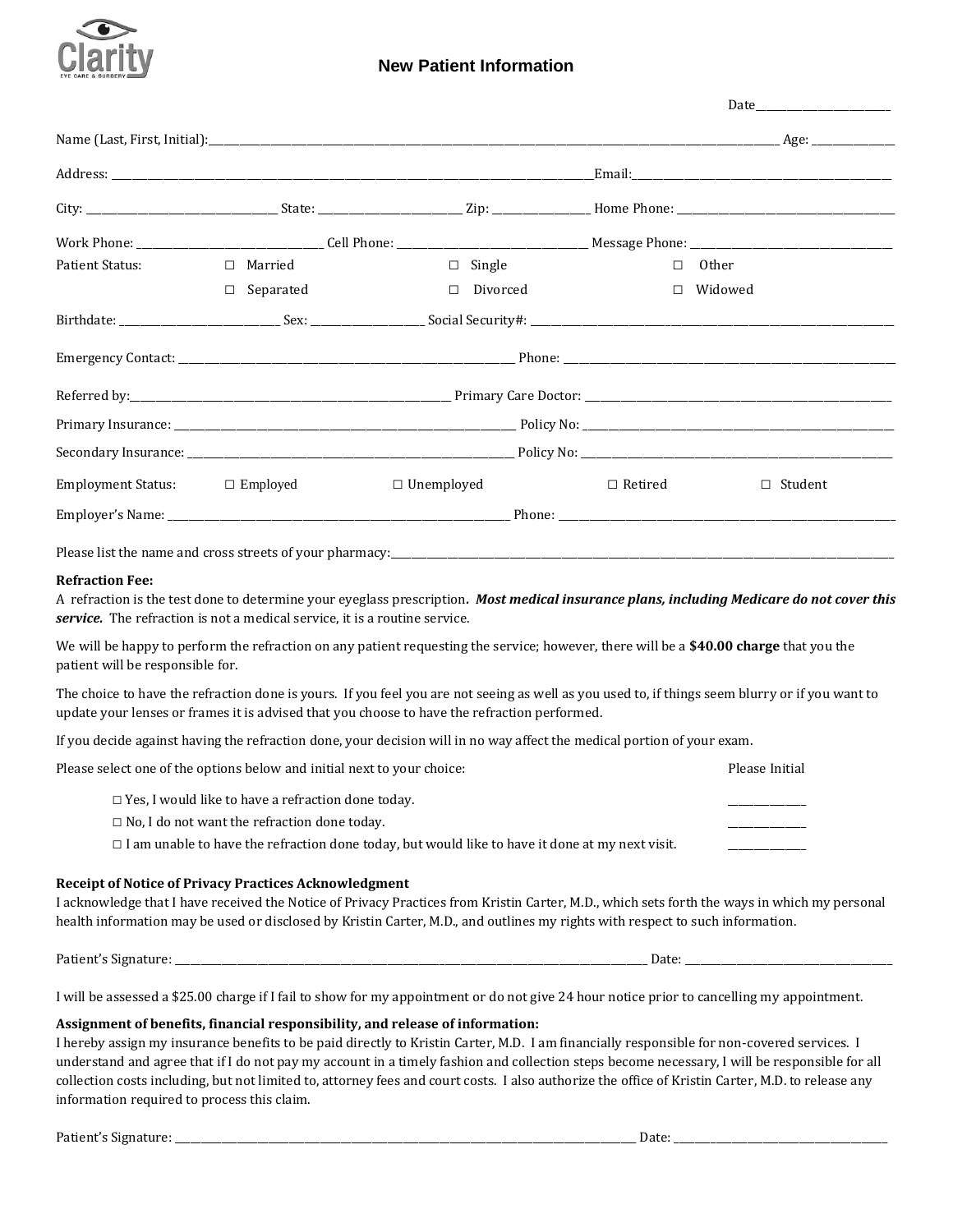# **New Patient Health History Questionnaire**

| List all prior EYE surgeries:                                                                                                                                                                                                              |                             |           |                                         | List all OTHER surgeries:                  |             |      |                       |
|--------------------------------------------------------------------------------------------------------------------------------------------------------------------------------------------------------------------------------------------|-----------------------------|-----------|-----------------------------------------|--------------------------------------------|-------------|------|-----------------------|
| Type of Eye Surgery                                                                                                                                                                                                                        | Date                        | Surgeon   | Which Eye                               | Type of Surgery                            |             |      | Date                  |
|                                                                                                                                                                                                                                            |                             |           |                                         |                                            |             |      |                       |
|                                                                                                                                                                                                                                            |                             |           |                                         |                                            |             |      |                       |
|                                                                                                                                                                                                                                            |                             |           |                                         |                                            |             |      |                       |
| Please circle any of the following medical or eye conditions listed below that you have been diagnosed with:                                                                                                                               |                             |           |                                         |                                            |             |      |                       |
| Glaucoma<br>Cataracts                                                                                                                                                                                                                      | High Blood Pressure         |           | Macular Degeneration Stroke<br>Diabetes | High Cholesterol<br>Thyroid Disease Asthma | <b>COPD</b> |      | HIV/Aids<br>Emphysema |
| Arthritis<br>Other design and the contract of the contract of the contract of the contract of the contract of the contract of the contract of the contract of the contract of the contract of the contract of the contract of the contract | <b>Heart Attack/Disease</b> |           | Eye Trauma                              |                                            |             |      |                       |
| Please list:                                                                                                                                                                                                                               |                             |           |                                         |                                            |             |      |                       |
| <b>Eye</b> Medications                                                                                                                                                                                                                     | Dose                        | Frequency |                                         | <b>Other Medications</b>                   |             | Dose | Frequency             |
|                                                                                                                                                                                                                                            |                             |           |                                         |                                            |             |      |                       |
|                                                                                                                                                                                                                                            |                             |           |                                         |                                            |             |      |                       |

Please list **ALL** allergies to medications:

| Have you or a family member ever had an allergic reaction to general anesthesia? YES $\bigcirc$<br>$NO$                               |
|---------------------------------------------------------------------------------------------------------------------------------------|
| <b>Family History</b>                                                                                                                 |
| Please circle any of the following eye conditions your family members have had, and state which family member.                        |
|                                                                                                                                       |
|                                                                                                                                       |
| <b>Social History</b>                                                                                                                 |
| Have you ever smoked? Yes $\bigcirc$ No $\bigcirc$ Do you still smoke? Yes $\bigcirc$ No $\bigcirc$ If so, how much and for how long? |
| Do you drink alcohol? Yes $\bigcap$ No $\bigcap$ If so, how much, how often and for how long?                                         |
| Do you or have you used recreational drugs? : Yes $\bigcirc$ No $\bigcirc$                                                            |
| Occupation Retired Unemployed Marital status: (circle one) Single Married Divorced Widowed Other                                      |
| Do you live: (circle one) Alone With spouse Other                                                                                     |

\_\_\_\_\_\_\_\_\_\_\_\_\_\_\_\_\_\_\_\_\_ \_\_\_\_\_\_\_\_\_\_\_\_\_\_\_\_\_\_\_\_\_ \_\_\_\_\_\_\_\_\_\_\_\_\_\_\_\_\_\_\_\_ \_\_\_\_\_\_\_\_\_\_\_\_\_\_\_\_\_\_\_\_